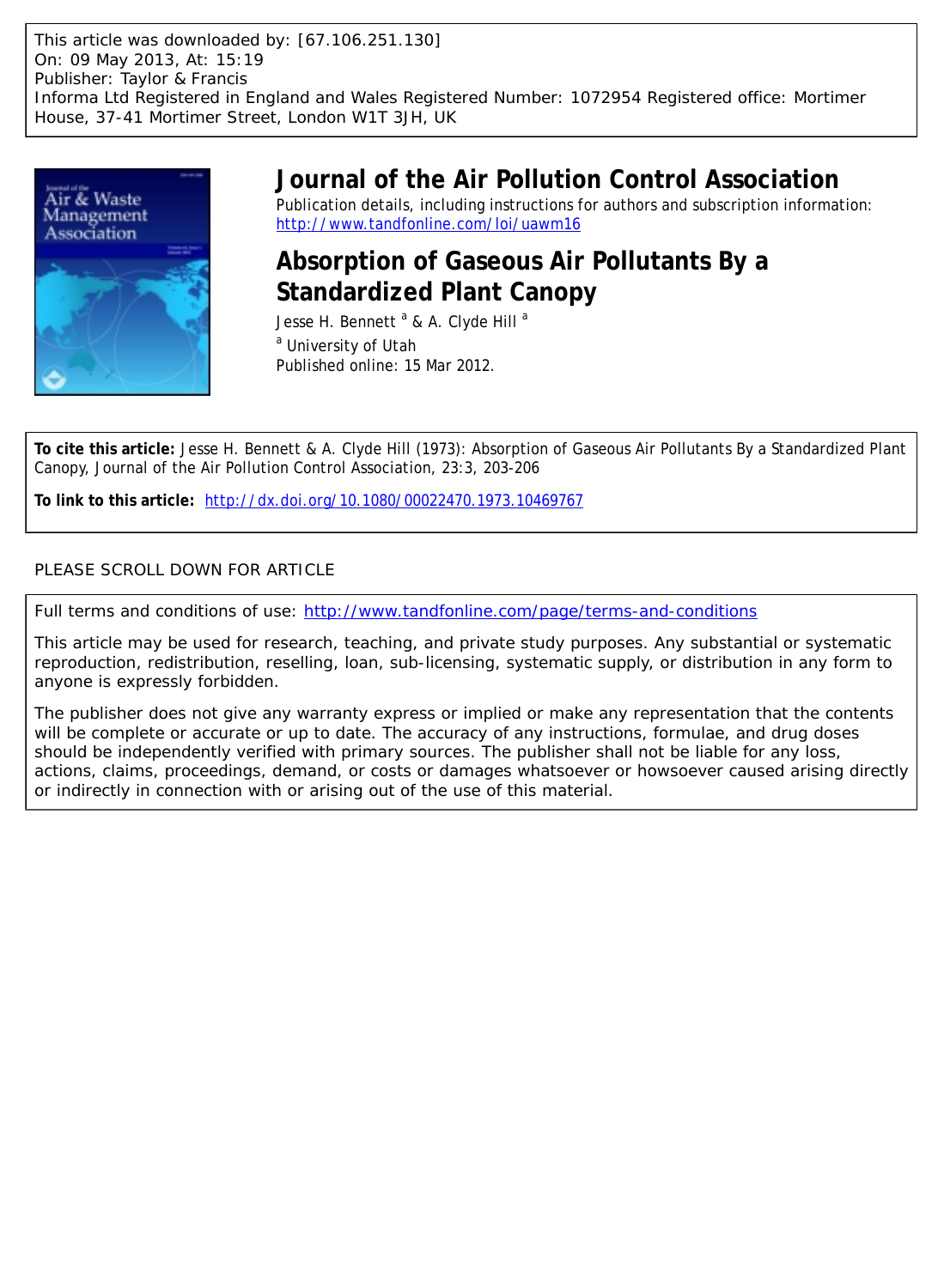# Downloaded by [67.106.251.130] at 15:19 09 May 2013 Downloaded by [67.106.251.130] at 15:19 09 May 2013

# **Absorption of Gaseous Air Pollutants By a Standardized Plant Canopy**

**Jesse H. Bennett and A. Clyde Hill** University of Utah

Concentration profiles for hydrogen fluoride(HF), sulfur dioxide(SO<sub>2</sub>), ozone (O<sub>3</sub>), nitrogen dioxide(NO2), and nitric oxide(NO) generated in a standardized alfalfa canopy are presented. Wind, light, temperature, and carbon dioxide( $CO<sub>2</sub>$ ) profiles, canopy pollutant uptake rates, and canopy structural data are also given. Canopy pollutant concentration profile characteristics were studied to evaluate the relative potentials for major air pollutants to penetrate into canopies. The study was conducted in an environmental growth chamber equipped to control automatically environmental conditions and monitor continuously gas exchange rates. HF,  $SO_2$ , and  $NO_2$  profiles suggested that these gases were removed efficiently by the upper portion of the canopy as well as by the immediate subsurface vegetation. The steady state HF profile showed the greatest displacement within the canopy. The NO profile was displaced the least. The uptake rate of NO by plants was apparently too slow in comparison with gas transport and mixing within the canopy to affect the internal profile substantially.  $O_3$  appeared to be readily deposited on the surface tissues, but the deeper tissues in the canopy had less effect on the concentration profile. Data are also presented to show the relationship between  $NO<sub>2</sub>$  concentration within the canopy and changes in the air concentration above the vegetation. The results indicated that gas transport between the atmosphere and canopy interior was rapid. The data presented should be of current interest to agriculturists, researchers, administrators, and environmental planners concerned with effects of air pollutants on plants and on the fate of pollutants in the microenvironment.

Evidence exists that vegetation may play an important role in cleansing certain toxic air pollutants from the atmosphere. Hill<sup>1</sup> recently reported investigations which compared relative uptake rates of nine major air pollutants by alfalfa canopies and discussed the importance of several environmental and chemical factors on the process. Factors and relationships affecting leaf penetration by air pollutants and their sorption by leaves have been incorporated into a model simulating the process by Bennett et al.<sup>2</sup> Reported in this paper are comparative data on canopy pollutant concentration profiles generated in a standardized alfalfa canopy under highly controlled conditions. The study sought to obtain basic information that might have predictive value in estimating pollutant concentrations within simple crop canopies. Such information should strengthen our knowledge of the relationship between atmospherically measured pollutant concentration and the effect of the ex-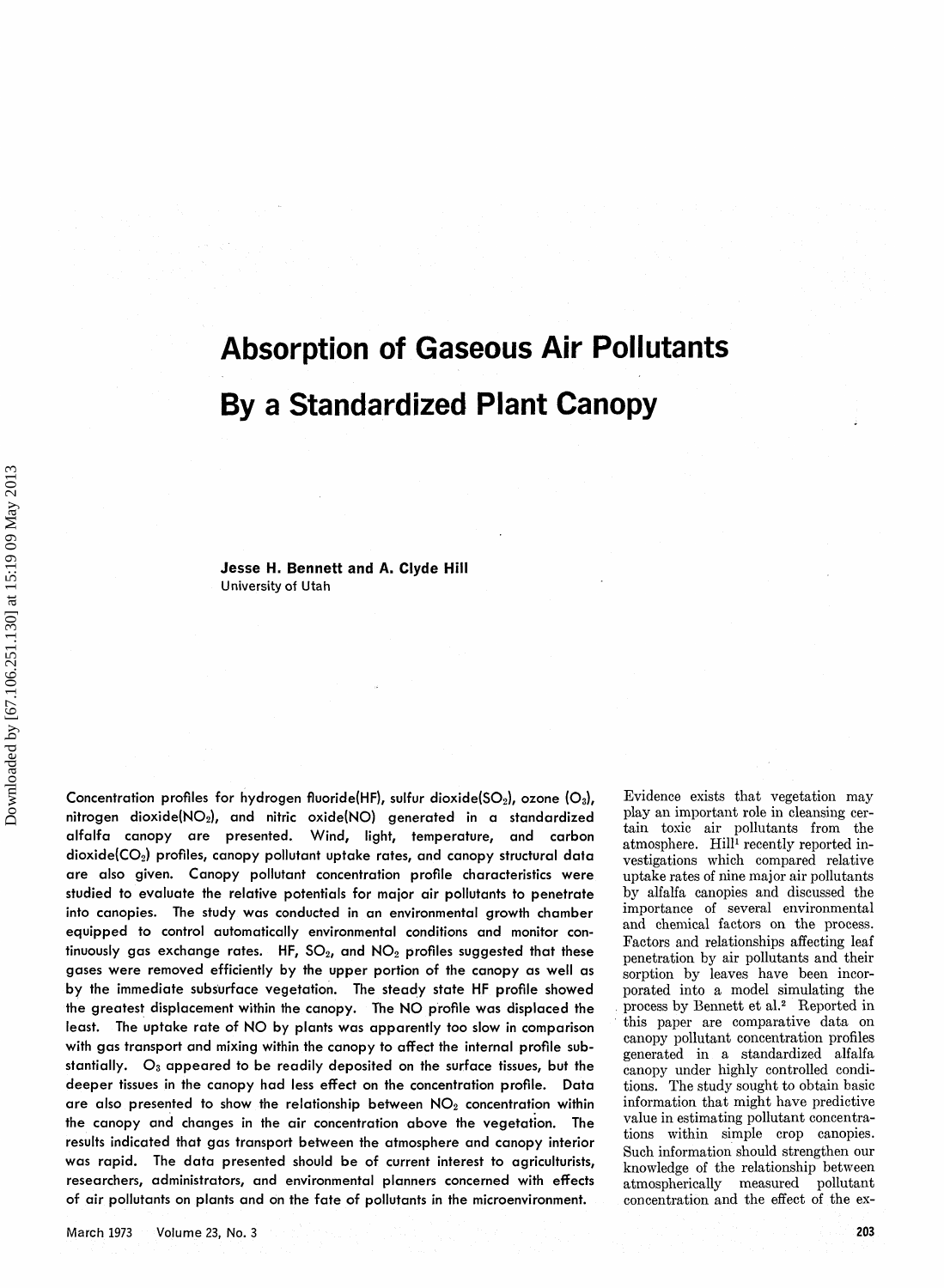posure on plants within canopies. The knowledge gained could also be a step toward evaluating the potential use of vegetation for removing air pollutants from the microenvironment.

The rates at which gaseous pollutants are removed from the air by plants depend upon a number of factors which affect gas transfer to plant sink sites within canopies (usually leaves) and pollutant reaction with the plant tissues. Atmospheric gases are transported to leaves by a combination of diffusion and air movement. Canopy air flow can largely determine the pollutant transport rate and to some extent the residence time at the sink sites. General air flow and gas exchange above and within simple crop canopies have been discussed by a number of  $\frac{1}{2}$  authors.<sup>3-10</sup> Some general concepts, however, should be recounted here to orient the reader.

#### **Canopy Air Flow and Gas Exchange Characteristics**

Horizontal winds flowing over canopy surfaces are slowed by frictional drag on the vegetation. Immediately above a crop canopy a turbulent air boundary layer exists. Within the boundary layer the mean horizontal wind velocity is decreased logarithmically with decreasing height above the canopy surface. Outside the boundary layer wind velocity profiles are no longer logarithmic, but are characteristic of upwind conditions. Energetics (i.e. momentum, heat transfer, etc.) and canopy surface roughness influence the thickness and character of the boundary layerhence, pollutant transfer and concentration gradients between the atmosphere and plant canopy. For a steady wind, the boundary layer thickness increases to a steady-state height with distance traversed from the leading edge of transition from one uniform surface to another. Temperature gradients, resulting from absorption of light by exposed vegetation, combined with plant geometric and elastic (plant waving) properties may influence turbulence, therefore, pollutant mixing, near the canopy. Inoue<sup>5</sup> discussed air flow adjacent and within simple crop canopies and separated the air layers into three characteristic parts: (1) a logarithmic wind profile layer (boundary-layer), (2) a canopy-eddy layer, and (3) the lowest part of the plant-air layer in which plants and the ground surface influence the wind profile. A logarithmic profile probably exists very close to the ground with the wind velocity decreasing to zero at ground level. In the immediate vicinity of individual leaves, gaseous pollutant transport to leaf external and internal surfaces occurs by molecular diffusion through leaf-air boundary layers adhering to each leaf (where a portion may react with surface substances), through the leaf epidermis (via stomata, breaks, etc.), and through the mesophyll free air spaces. Since mesophyll cells are bathed in aqueous media and are highly structured, pollutant solubility and reactive properties, solute transport, and site of attack influence cellular sink potentials and consequent effects.

The primary purpose of these investigations was to study steady-state canopy concentration profile characteristics of several major air pollutants having different chemical properties to evaluate their relative potential for penetrating into the standardized canopy. For reference purposes, therefore, air flow in the immediate canopy region should possess highly controlled air profile characteristics. In addition, the standardized environment should allow normal biological function to occur (see text for description of the system).

#### Methods

An environmental chamber designed to allow control of temperature, relative humidity, light, wind, and gaseous concentrations within the plant compartment was used in these studies. Chamber characteristics have been detailed in previous publications,<sup>1,11</sup> but will be briefly described here. The chamber interior was made of stainless steel welded at the seams to reduce surface reaction and leakage. Chamber air was recirculated with a portion (ca. 10%) passing each time through cold and hot water heat exchangers for temperature and humidity control. Temperature of the water circulated through each coil was automatically controlled by a system consisting of temperature and humidity sensing elements, bridge and proportional amplifier circuits, and three-way mixing valves that mixed water from cold and warm water tanks with return water from the coil. Specifically designed inlet and outlet diffusion walls, blocked off below the canopy surface, controlled air flow across the chamber above the canopy. Air was recirculated by a 4000 cfm capacity fan which could produce constant wind velocities above the plants ranging up to 5 mph. The study utilized alfalfa canopies carefully grown to desired dimensions in 25 cm deep flats (36 cm  $\times$  55 cm). The plants were planted in rows 15 cm apart. The rows were positioned in the chamber normal to the airflow. The chamber accommodated six flats.

Pollutant (with the exception of HF) and  $CO<sub>2</sub>$  concentrations were maintained at predetermined concentrations in the chamber with automatic analyzers connected to control systems. The analyzer varied with the gas to be measured, but the methods of addition and control were similar. Pressurized CO2,

| Table I. Steady state uptake rates for |  |  |
|----------------------------------------|--|--|
| pollutants, and CO2, and transpiration |  |  |
| water loss by alfalfa canopy.          |  |  |

| Substance                                                                               | Exchange rate/<br>min/m <sup>2</sup> canopy                                                               |  |  |
|-----------------------------------------------------------------------------------------|-----------------------------------------------------------------------------------------------------------|--|--|
| NO<br>$O_3$<br>NO <sub>2</sub><br>SO <sub>2</sub><br>HF.<br>CO <sub>2</sub><br>$H_2O^a$ | $1 \mu_{(g)}/p$ phm<br>10<br>12<br>$-11$<br>17<br>22.<br>35 $cc_{(g)}/320$ ppm<br>13 $cc$ <sub>(aq)</sub> |  |  |

a Relative humidity in chamber atmosphere 48%. (For other plant and chamber conditions refer to Figures 1, 2, and Table **II.)**

 $SO<sub>2</sub>$ , NO<sub>2</sub>, NO (pollutants diluted with  $N_2$ ), and electrostatically generated  $O_3$ (at known concentrations) were added to the chamber through pressure-flow systems in line with solenoid valves. Flow rates were monitored with Hastings mass flow meters or rotameters. The continuous analyzers, connected to recorder controllers, operated the solenoid valves and regulated flow rates into the chamber. The times that the valves opened and closed were printed on a Simplex time event recorder. From the flow rate and flow time data,  $CO<sub>2</sub>$  and pollutant addition rates were calculated. Only approximate pollutant uptake data were simultaneously obtained from these experiments as the canopy could not be disturbed between runs for the proper preconditioning of the chamber. Therefore, chamber blanks were relatively high. The uptake data presented in Table I are averaged data from a number of previous runs with equivalent canopies. (During these runs preliminary pollutant profiles were obtained.)

Hydrogen fluoride fumigations were generated by the method of Hill et al.<sup>12</sup> Fluoride concentrations were monitored by absorbing HF in impingers containing  $0.02$  M KNO<sub>3</sub> and determining the  $F<sup>-</sup>$  concentrations of sequentially obtained samples with an Orion Model 401 F~ analyzer.<sup>13</sup> Fluoride uptake was determined by F<sup>-</sup> analysis of the treated plant tissue.<sup>14</sup>

Carbon dioxide, pollutant, temperature, and wind velocity profiles were obtained with stationary probes and sampling lines set above and into the canopy at specific depths. Carbon dioxide concentrations from the sampling lines were monitored with a Beckman IR215 infra-red CO<sub>2</sub> analyzer. Oxidants were measured with Mast oxidant meters (Model 724-2). Sulfur dioxide levels were monitored with a Beckman 906A SO2 analyzer and a Meloy Model LL-1100-1B sulfur analyzer. Temperature measurements were made with a 12-channel Y.S.I, tele-thermometer (Model 44TD). Wind data were obtained with Hastings Model RF-1 air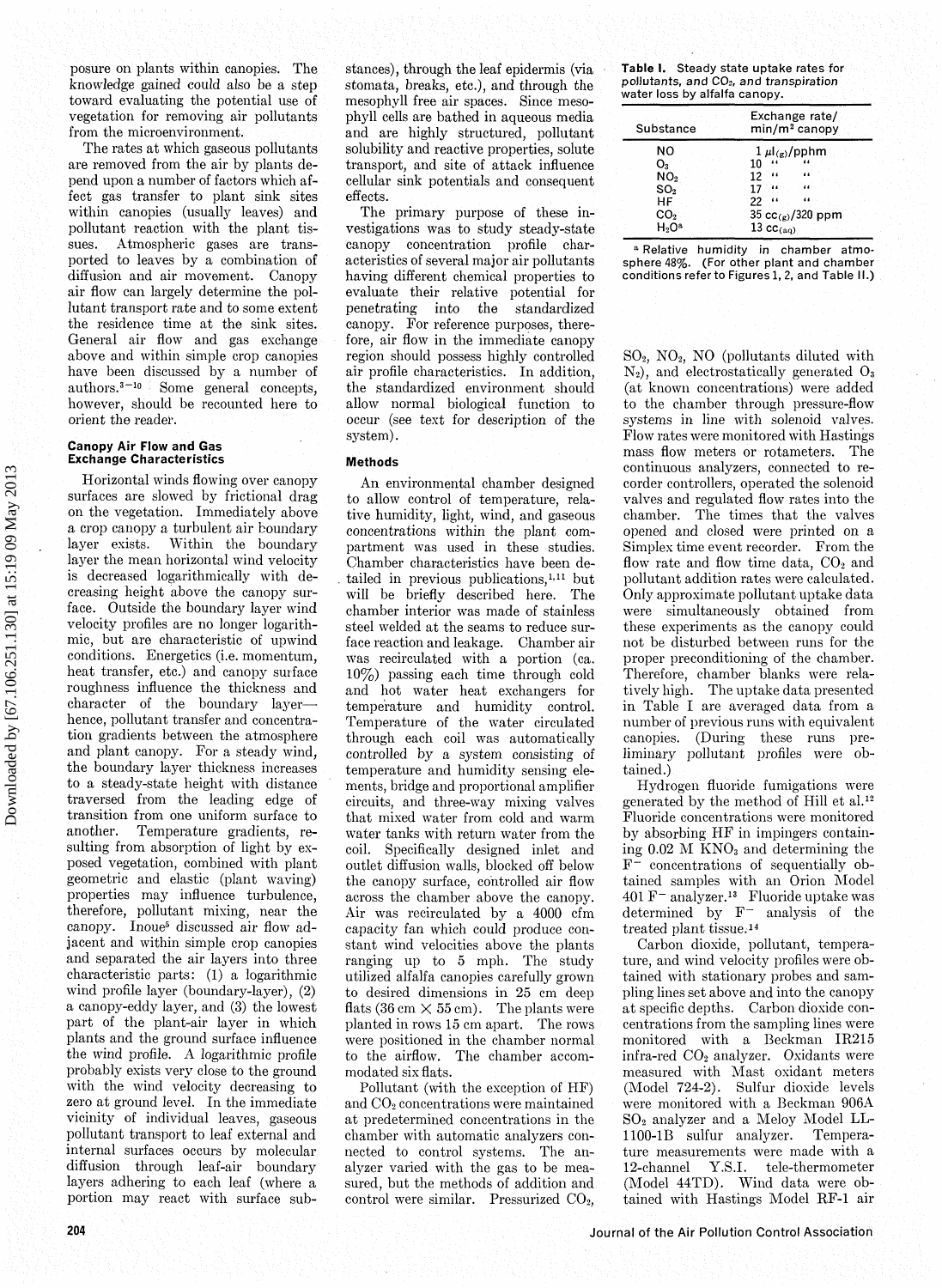





Figure 2. Light, temperature and CO<sub>2</sub> profiles for alfalfa canopy.

meters (Probe type N-7B). A Weston illumination meter (Model 756) was used for light measurements.

#### Results and Discussion

Pollutant concentration and wind velocity profiles for the defined alfalfa canopy are shown in Figure 1. Pollutant profiles, except for HF, were obtained from the same location in the canopy. The HF profile data were superimposed on Figure 1 and represent the average of two previous experiments using equivalent canopies. Ozone profiles also run on these two canopies compared very well with the O3 profile presented. Preliminary runs with the other pollutants  $(SO_2, NO_2, and NO)$ , using other canopies, also compared favorably with those presented.

Light, temperature, and  $CO<sub>2</sub>$  profiles

are shown in Figure 2. These latter nonpollutant profiles resemble profiles, reported by Lemon,<sup>7</sup> which were obtained from a field study on a red clover crop. Steady-state uptake rates for each of the pollutants along with  $CO<sub>2</sub>$  and transpiration rates are presented in Table I. Table II gives integrated canopy leaf area data for each 10 cm stratum within the canopy. Judging from light and  $CO<sub>2</sub>$  profiles presented in Figure 2, some

An analysis of the canopy pollutant concentration profile data based upon pollutant chemical properties and plant uptake rates indicate that some predictable relationships were manifested. Displacement of the steady-state profiles within the canopy could be correlated in general with pollutant sorption rate, type of reactivity, and water solubility. The concentration profile generated by HF (the most soluble and readily sorbed pollutant) showed the greatest displacement, while the profile of the relatively insoluble and slowly sorbed NO was displaced the least. Hill<sup>1</sup> has reported data which show a close correlation between air pollutant uptake by alfalfa canopies and pollutant water solubility. For given air concentrations, highly water soluble pollutants may be expected to reach higher concentrations within the aqueous media bathing leaf cells than less soluble gases. This may produce greater solute concentrations in the vicinity of a potential sink. Nevertheless, the steady-state uptake rate depends upon the plant's capacity to maintain a continuous concentration gradient by depleting the absorbed pollutant solutes from the absorbing medium (i.e. through metabolism, translocation, pollutant reaction with cellular components, matrix, etc.). Some pollutants (notably HF and  $O_3$ ), however, need not be absorbed internally to be substantially deposited. Deposition on leaf external surfaces may account for a significant part of may account for a significant pair.<br>the sorption of these pollutants.<sup>2,15,</sup>

The HF,  $SO_2$ , and  $NO_2$  profiles suggest that these gases were efficiently removed by plant tissues near the canopy surface as well as by those at deeper levels. A canopy overstory of 30 cm (cf. 10 cm height level in Figure 1) reduced the steady-state HF,  $SO<sub>2</sub>$ , and  $NO<sub>2</sub>$  canopy-air concentrations to  $20\%$ 40%, and 55%, respectively, of the chamber air pollutant concentrations above the canopy. The steady-state NO profile was essentially vertical throughout the plant-air layer suggesting that plant removal was too slow compared with transport and mixing within the canopy to affect the internal concentration profile substantially. The NO concentration at the 30 cm depth level was reduced only 5% below the external concentration. The majority of this reduction occurred in the first few centimeters of the canopy.  $O_3$ appeared to be almost as readily deposited on the surface tissues as HF and  $SO<sub>2</sub>$ , but removal by lower tissues was relatively ineffective. The higher surface temperatures, combined with greater photosynthesis rates and probably more stomata in leaves near the surface, may have contributed to greater deposition near the canopy surgreater deposition near the canopy sur-<br>face. Work by Bennett et al.<sup>2</sup> indicated that mesophyll tissues and epidermal